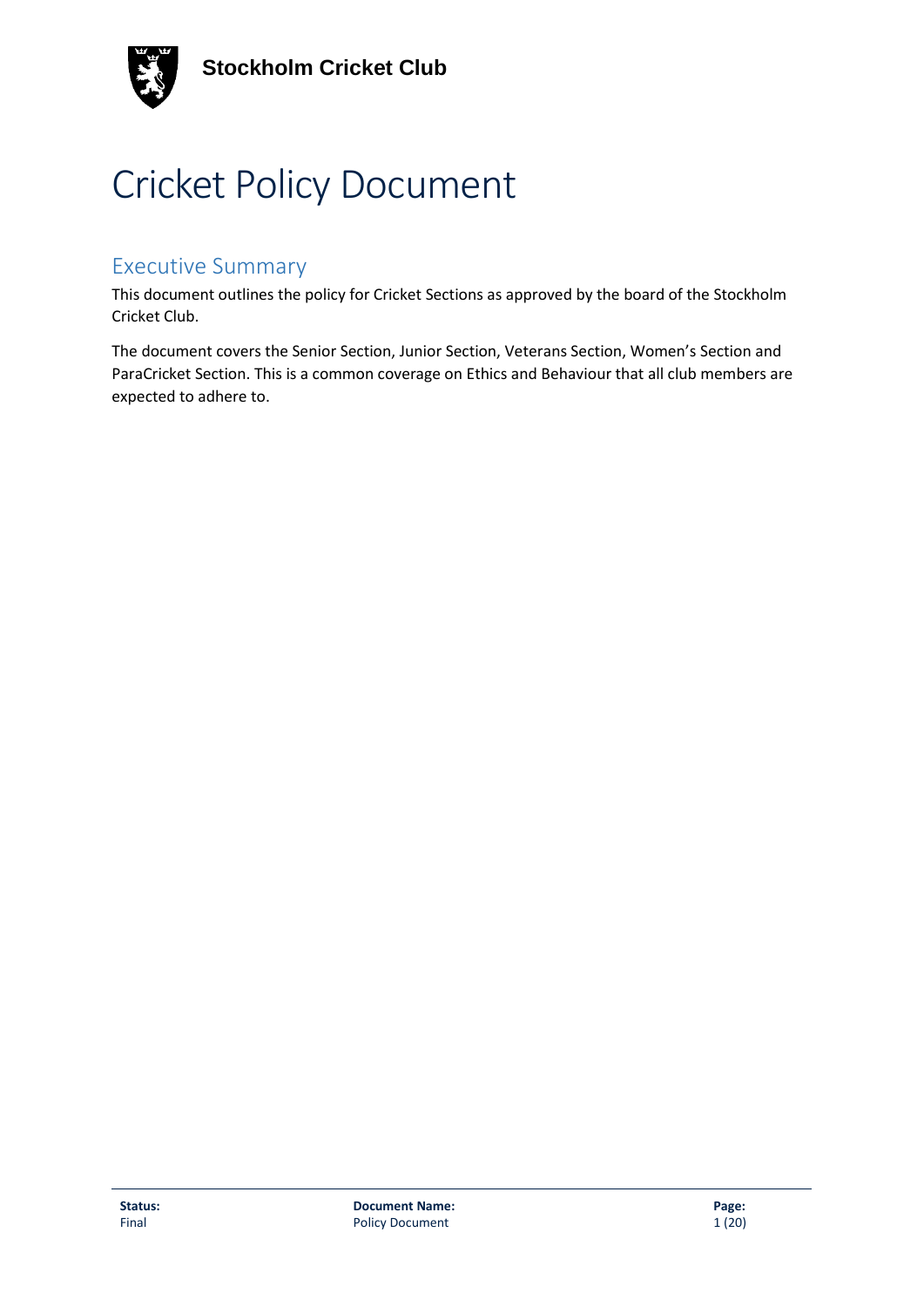

# Table of Contents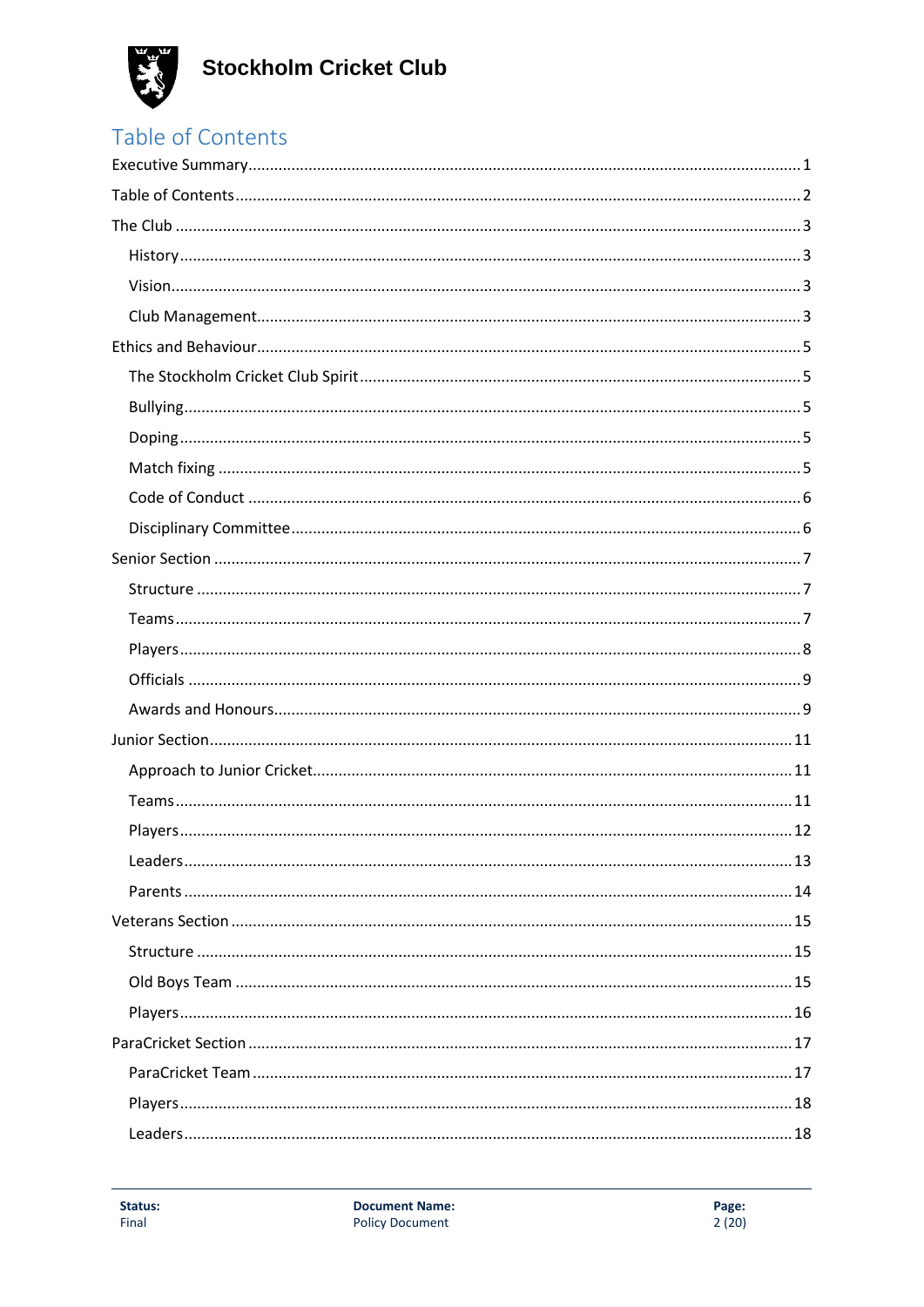

# The Club

#### **History**

In 1948 the Stockholm Cricket club was formed by embassy staff from cricket playing nations. From being one of the few cricket clubs in Sweden in the 1970s to the 1990s the Club was unarguably the leading cricket club in Stockholm. However, soon after the formation of the Swedish Cricket Federation the club stopped playing competitive cricket until the KTH Cricket Club and BCA Cricket Club merged into the club in 2016.

#### Vision

#### *Our Vision*

The vision for the Stockholm Cricket Club is to be the leading amateur cricket club in Sweden.

#### *How to get there.*

To achieve our vision we will:

- Help players realise their potential
- Create an open, family friendly, atmosphere where cricket is fun
- Provide a pathway for life long participation in cricket
- Be financially sound, but prepared to invest in the future

#### Club Management

#### Decision Making Bodies

The highest decision-making body in the club is the Annual General Meeting. Outside the AGM the club's Board is mandated to ensure the club operates in accordance to the direction from members as given in the AGM. The Board has the mandate to further delegate responsibility to committees, employees and/or volunteers.

#### Development Plan

The club has a number of short term goals and a development plan that describes the strategic activities that are being undertaken towards realising our vision. These can be found on: <http://www.stockholmcricket.se/MembersZone/ClubManagement/> .

#### Organisation

Organisationally the club is divided into 5 sections, reflecting different focus areas of the club. Each section will have a board member that is responsible to coordinate and provide oversight:

- **Senior Section**
- Junior Section
- Veterans Section
- ParaCricket Section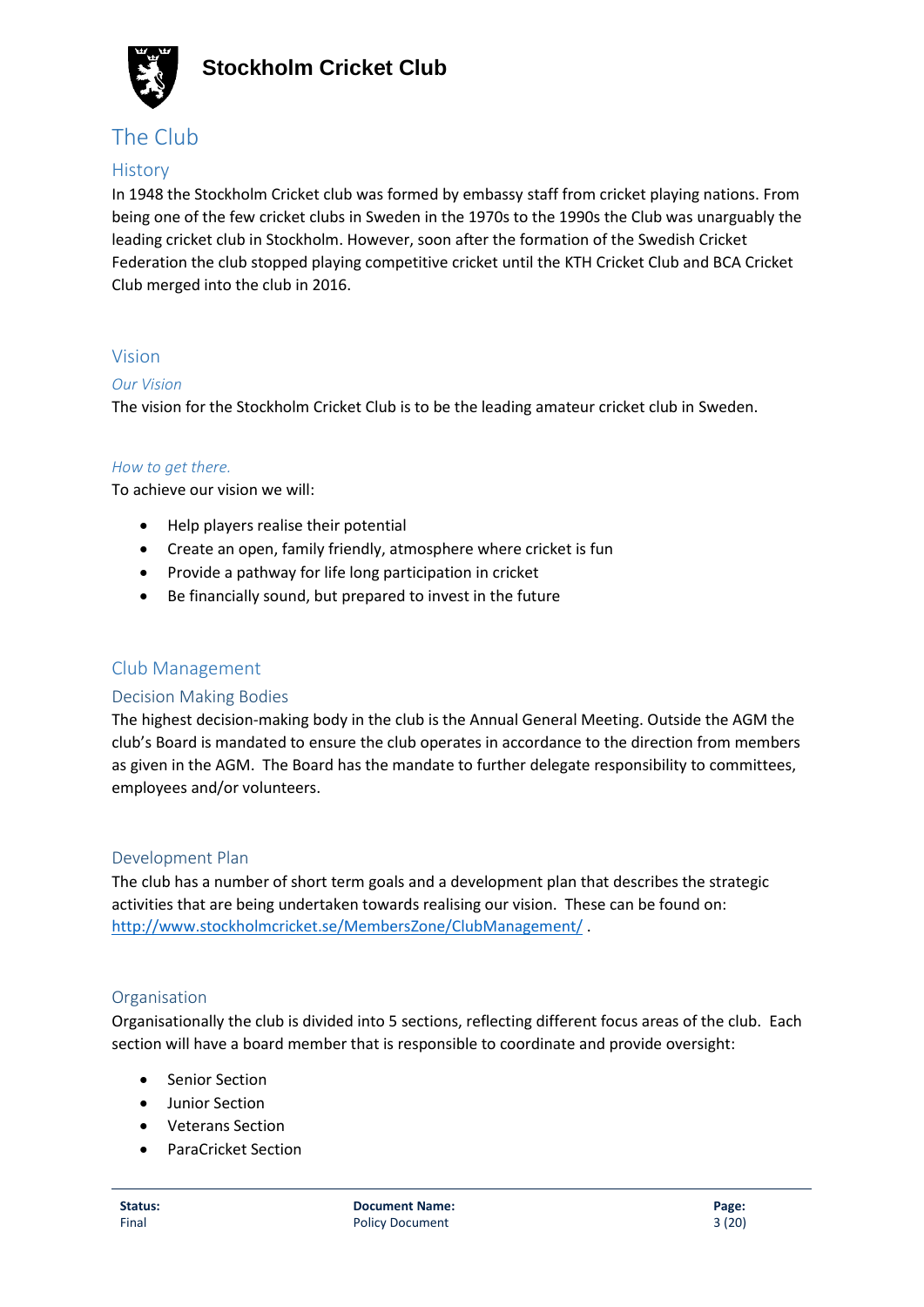

• Womens section

#### Financial Management

Each section shall have its own cost centre and be financially independent of each other while subject to the common a financial controls and policy within the club.

#### Equipment Management

The club admin (or responsible person) will manage the inventory of all equipment owned by the club. Each team, via their team manager, shall check out and be responsible for a set of equipment at the start of the season. The Team's Equipment Manager is responsible for the return of all equipment, being personally liable for missing articles.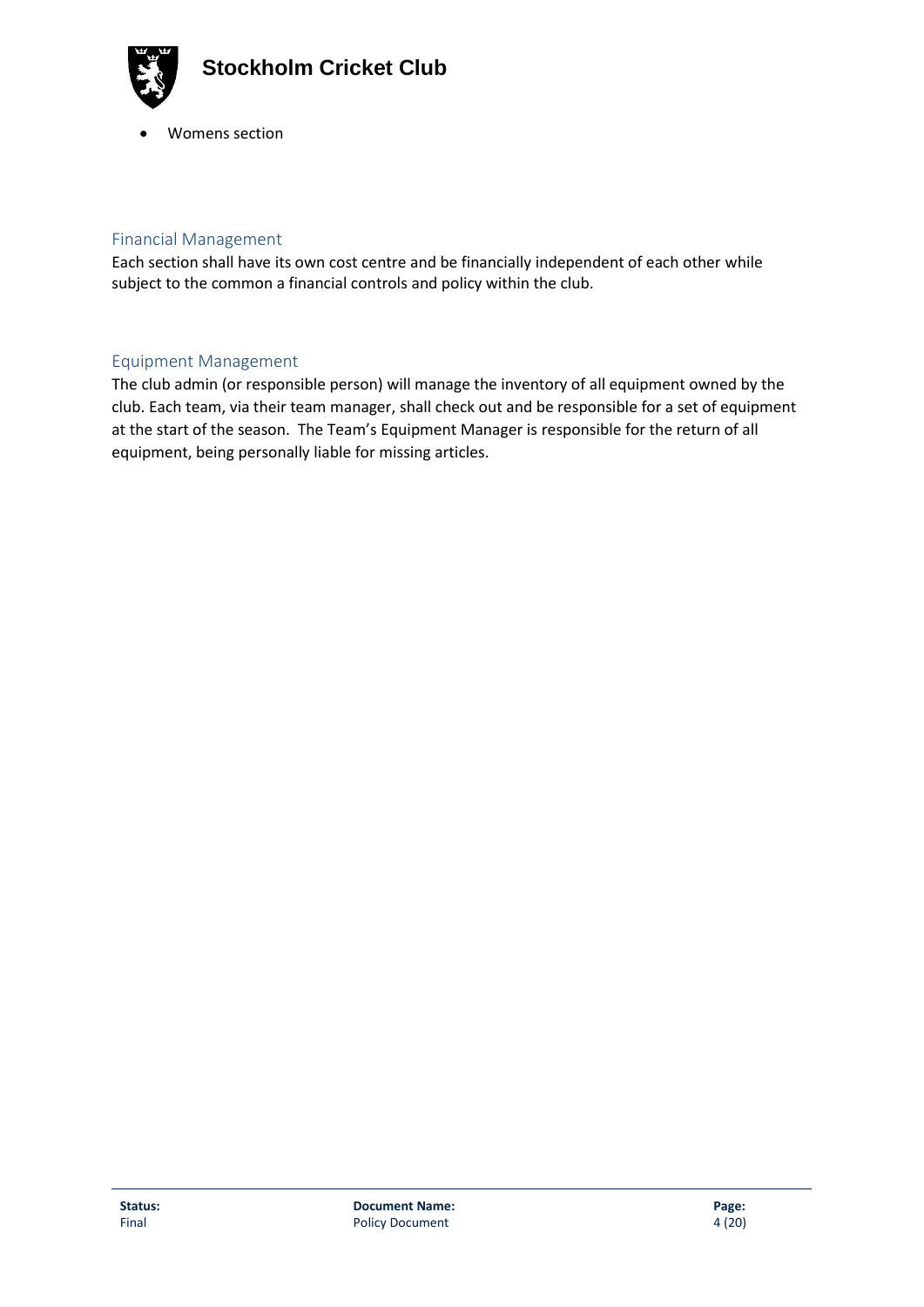

# Ethics and Behaviour

### The Stockholm Cricket Club Spirit

Players and playing cricket is reason for which the club is organised. It is important that player behaviour therefore reflects the rules that apply to the club both on and off the field.

Players should think about:

- Learning the history of the club
- Regularly take part in the club activities and be punctual when participating in these
- Support your team mates and do your best on and off the field
- Always play with the spirit of cricket in mind
- Respect for the umpires
- Respect for the opposition
- Respect for your coach and team leaders
- Respect for the game
- Winning is not always the most important thing

Most importantly, players should have fun. Cricket is a game that we all enjoy, we are here to share this joy and socialise.

#### Bullying

All forms of bullying is something that the Stockholm Cricket Club rejects. That includes on and off the field.

The definition of bullying is determined by the experience of the person that feels bullied.

It is everyone's responsibility to see that no specific person falls outside the group and/or is mistreated. To proactivity work against bullying the Stockholm Cricket Club will; have a high degree of leadership presence in the changing room, have no tolerance of language with offensive comments, and designate team captains roll to players that have maturity, judgement and reflect the values of the Stockholm Cricket Club.

#### Doping

The Stockholm Cricket Club in order to maintain the integrity of the sport of cricket and protect the health and rights of all participants in the sport of cricket will work towards keeping the sport of cricket free from doping. It is expected that all players follow RFs and ICCs anti-doping rules.

#### Match fixing

The Stockholm Cricket Club will work towards keeping the sport of cricket free from match fixing. It is expected that all players follow RFs and ICCs anti-corruption rules.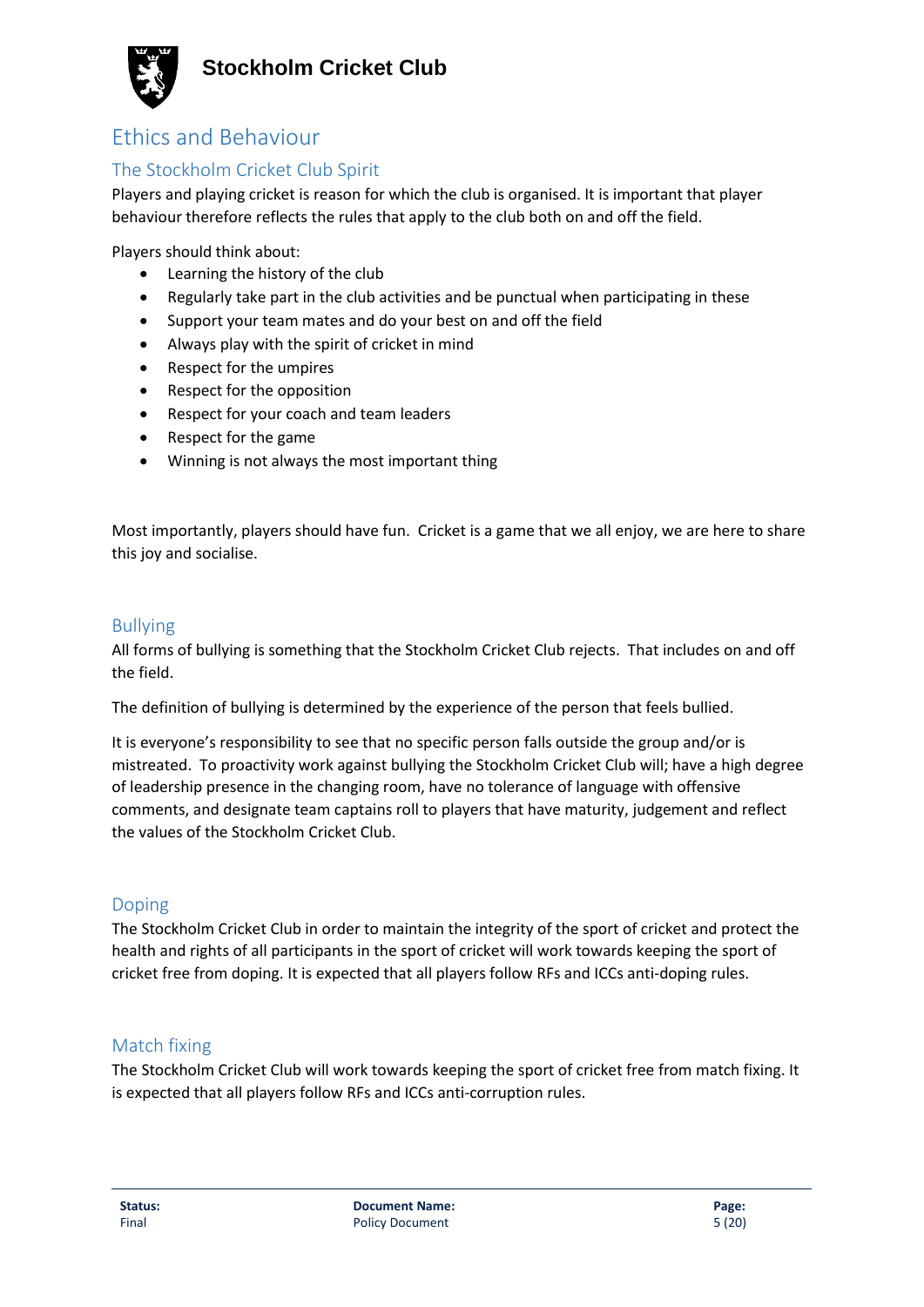

### Code of Conduct

All members of the Stockholm Cricket Club must abide by the Clubs' Code of Conduct as described in the "Code of Conduct and Disciplinary Procedure".

### Disciplinary Committee

All members of the Stockholm Cricket Club shall support the Club's Disciplinary Committee fulfil their duties and not hinder any internal inquiry that is established.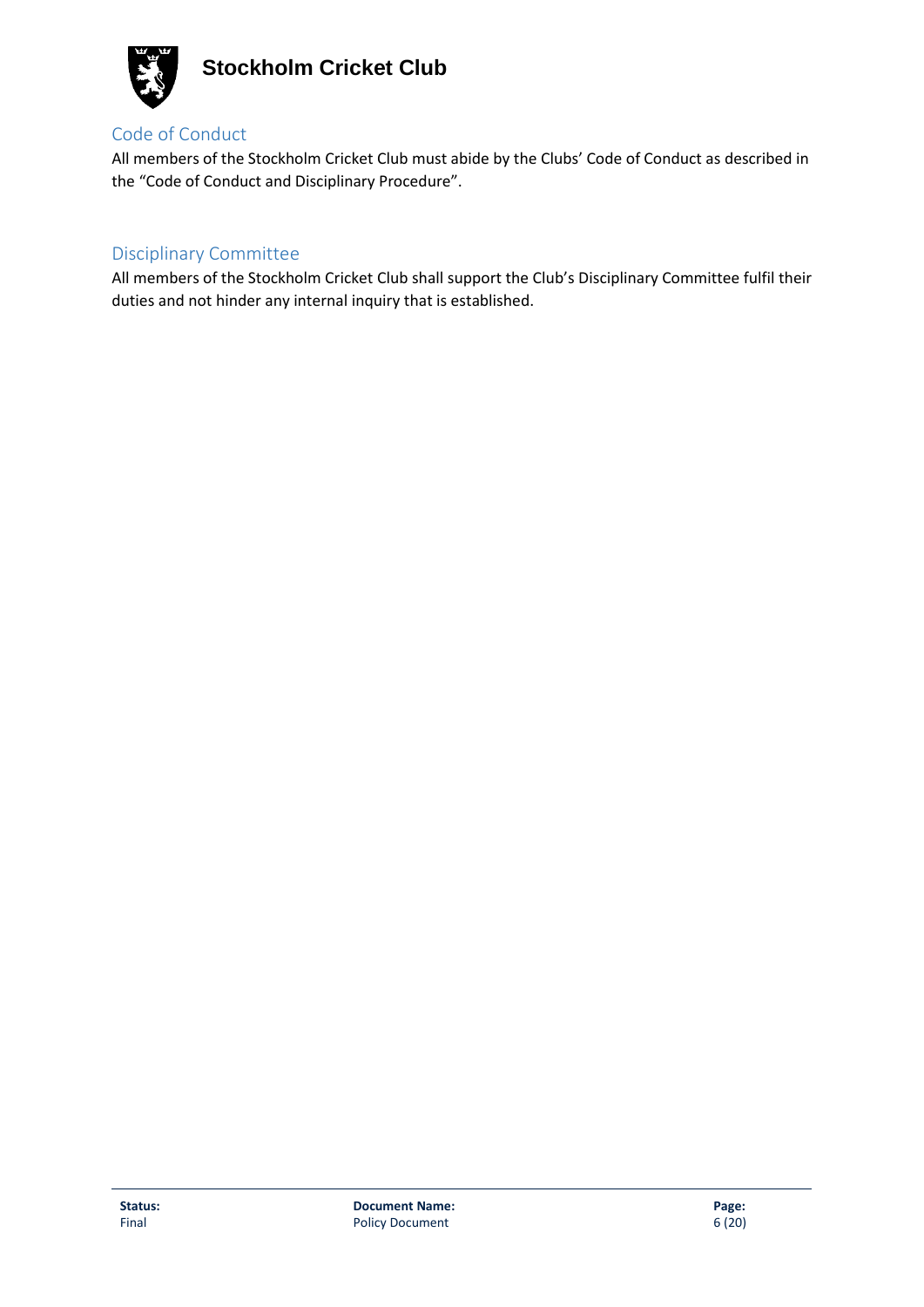

# Senior Section

#### Structure

The Senior Section has a broad mandate to manage the premier or flagship teams within the club while also facilitating the broad opportunity for members to play the competitive or social cricket that they want to ensure as many people as possible can participate and be active in cricket whether playing or officiating (umpiring or scoring).

Within the club the premier teams are the Men's and Women's 1xt XIs.

### Teams

#### Team Organisation

Within the club each team operates with a large degree day to day of independence, once the team squads are determined by the Clubs Technical Committee.

The team management are responsible to maintain:

- Group membership register in SportAdmin
- Updating website content, including news items
- Activities in the team calendar
- **E** Registering attendance at training and matches in SportAdmin (narvaro rapportering)
- Review payment of membership and activities fees by team members
- Team budget (for non-club expenses and income) and input into section budgeting processes
- Discipline and adherence to the ethics and behavioural standards of the club

The club admin (or Senior Coordinator) will assist the teams with:

- **•** Provisioning of equipment required by teams
- Commercial and financial management
- Management of club membership registers

#### Team Leadership

The following leadership roles, which maybe combined and fulfilled by one person, are recommended for each team:

- Captain Responsible for management of the team on the field.
- Coach Responsible for the training.
- Team Manager → Responsible for the general management of the team, including and communication to the club, participants and the opposition teams.
	- Team Cashier Responsible for the financial management of the team.
- Equipment Manager Responsible for the management of the equipment provided to the team by the club.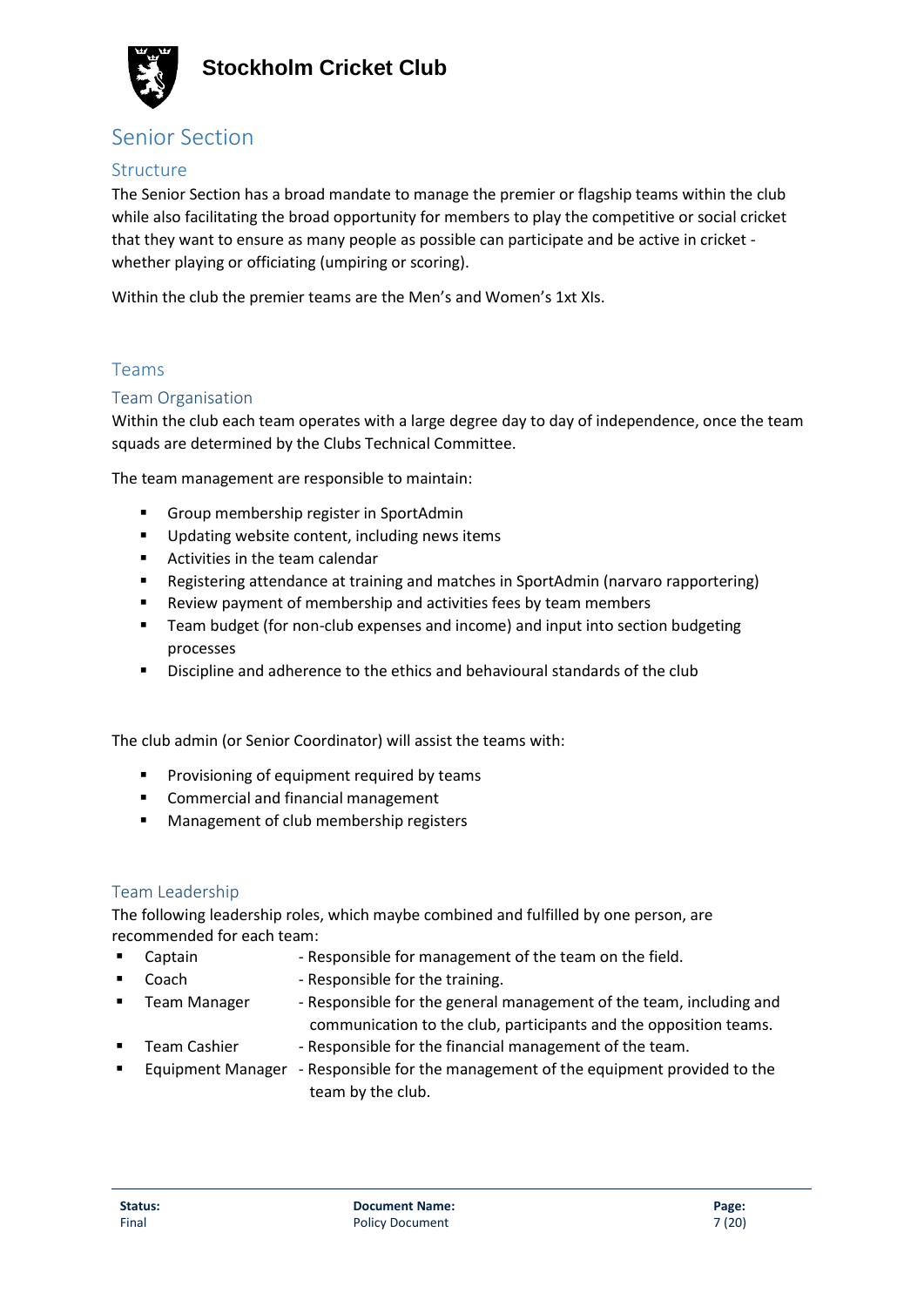

#### Liability for sanctions

Each team and member of a team retains the liability for any sanction (fines and penalties) incurred as a result of the actions of the team or a member of the team. The Club will not pay any sanction.

#### Team Page

Each team will have their own 'Team Page' on the club website. This is a mini-website under the main structure of the club this will be maintained by the team manager. At a minimum it will contain the following pages:

- News (including Match Reports)
- Team/Squad list
- Team Calendar
- Fixtures and results
- Team Honours Board
- Team Rules

#### Team Rules

Each team will have it's own set of rules governing the expectations and desired behaviour of members in each team. The team and the team management should determine these rules prior prior to the start of the season.

#### Players

#### Club Membership

Anyone and everyone is welcome to play for the Stockholm Cricket Club. You can play for only one game or many. However, in order to be eligible to play for a team you must be a fully paid and registered club member

At any time, you can ask to be removed from the Club's membership register.

#### Transfer Fees

The Stockholm Cricket Club will not pay any fees or costs that may arise associated with your transfer to another club. You will be required to pay these yourself.

Similarly the Stockholm Cricket Club will not pay any fees or costs associated with your transfer to the Stockholm Cricket Club from another Club.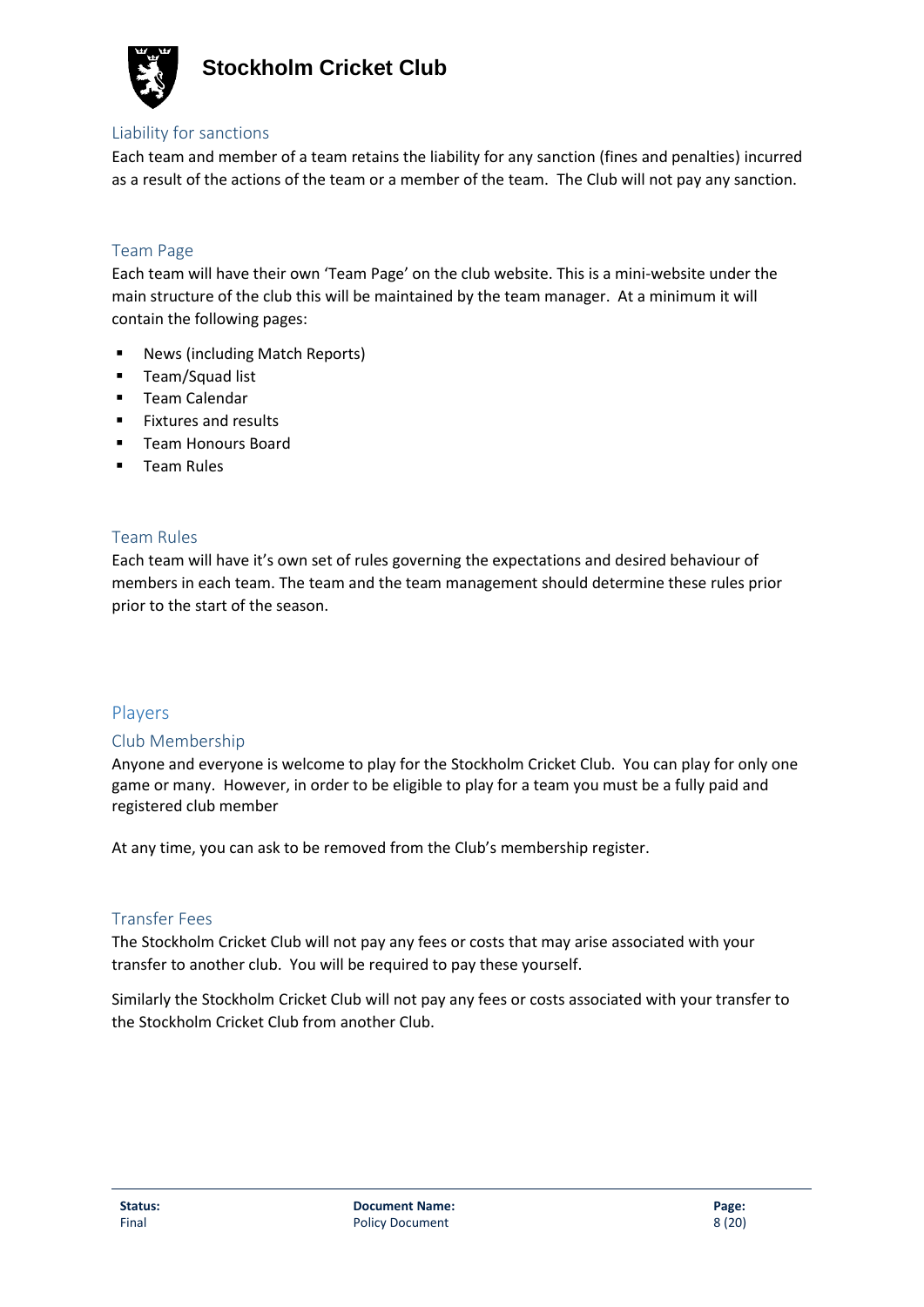

#### Umpiring Duties

In some competitions there may be compulsory umpiring duties associated with a team's entry and participation. It is expected that when required all players stand up and fulfil umpiring duties when assigned to them.

#### The Club Spirit

It is expected that all players will confirm to the ethics and code of conduct of the Stockholm Cricket Club. For further details see the section "Ethics and Behaviour".

#### Uniform

It is mandatory that all players wear the Stockholm Cricket Club uniform when representing the club in matches. Players not wearing the club uniform shall not be selected by captains and/or coaches, nor shall they take the field.

#### **Officials**

#### Umpires

The Stockholm Cricket Club recognises the importance of umpires for matches at all levels throughout the club. We will support the further professional development of club members that wish to be active Club Umpires who officiate on behalf of the club and support the development of other umpires within the club.

#### Scorers

The Stockholm Cricket Club recognises the importance of have Scorers for matches and in the club. We will support the further professional development of club members that wish to support the club and act as scorers for 1<sup>st</sup> XI matches.

#### Awards and Honours

It is important to celebrate and bring together all club members in the Senior Section, an annual Awards Ceremony for the club held at the close of the season will be a key part in achieving this.

#### Club Awards

The club will have the following annual award:

**•** Presidents Cup  $-$  to pay tribute to a person who is deemed by the Board to have made a noteworthy contribution to the club during the year.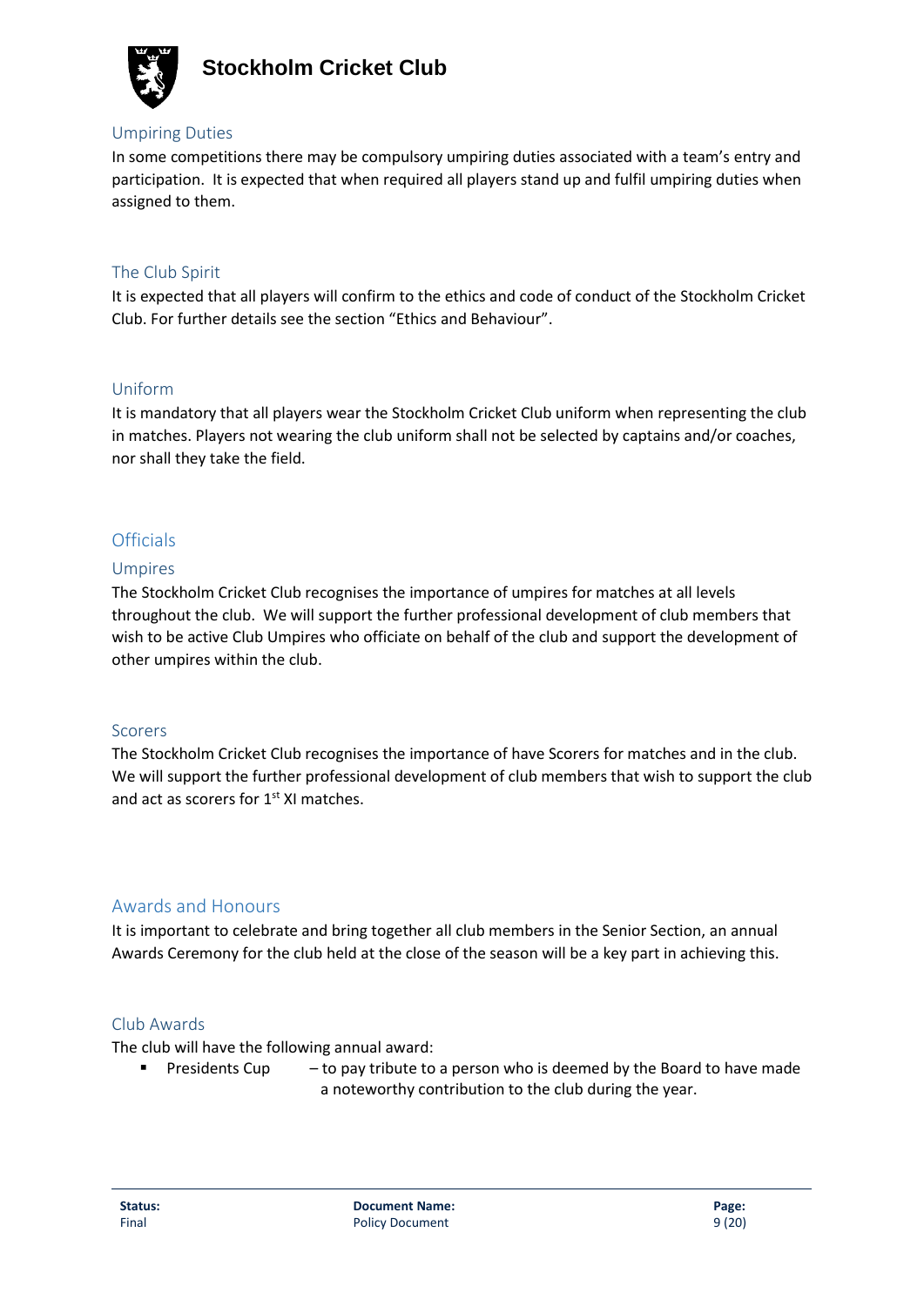

#### Team Awards

Each team will have the following annual awards:

- **E** Captains Cup to recognise a person who is deemed by the team captain to have contributed in an outstanding and remarkable way and thereby significantly impacted the result of a match or season.
- Batting Award to recognise the leading batsman in a team.
- **E** Bowling Award  $-$  to recognise the leading bowler in a team.

Each team may also have their own recognition system as they see fit. For example selecting a man of the match after each fixture.

#### Club Honours

The club will maintain, on the Clubs' website, records of:

- **Example 2** League/Cups Won Listing the year and competition that the club has won.
- Individual Awards Listing the year and recipient of President Cup.
- Batting Achievements Listing the people that have scored 100 or more runs in an innings for the club
- Bowling Achievements Listing the people that have taken at least 5 wickets in an innings for the club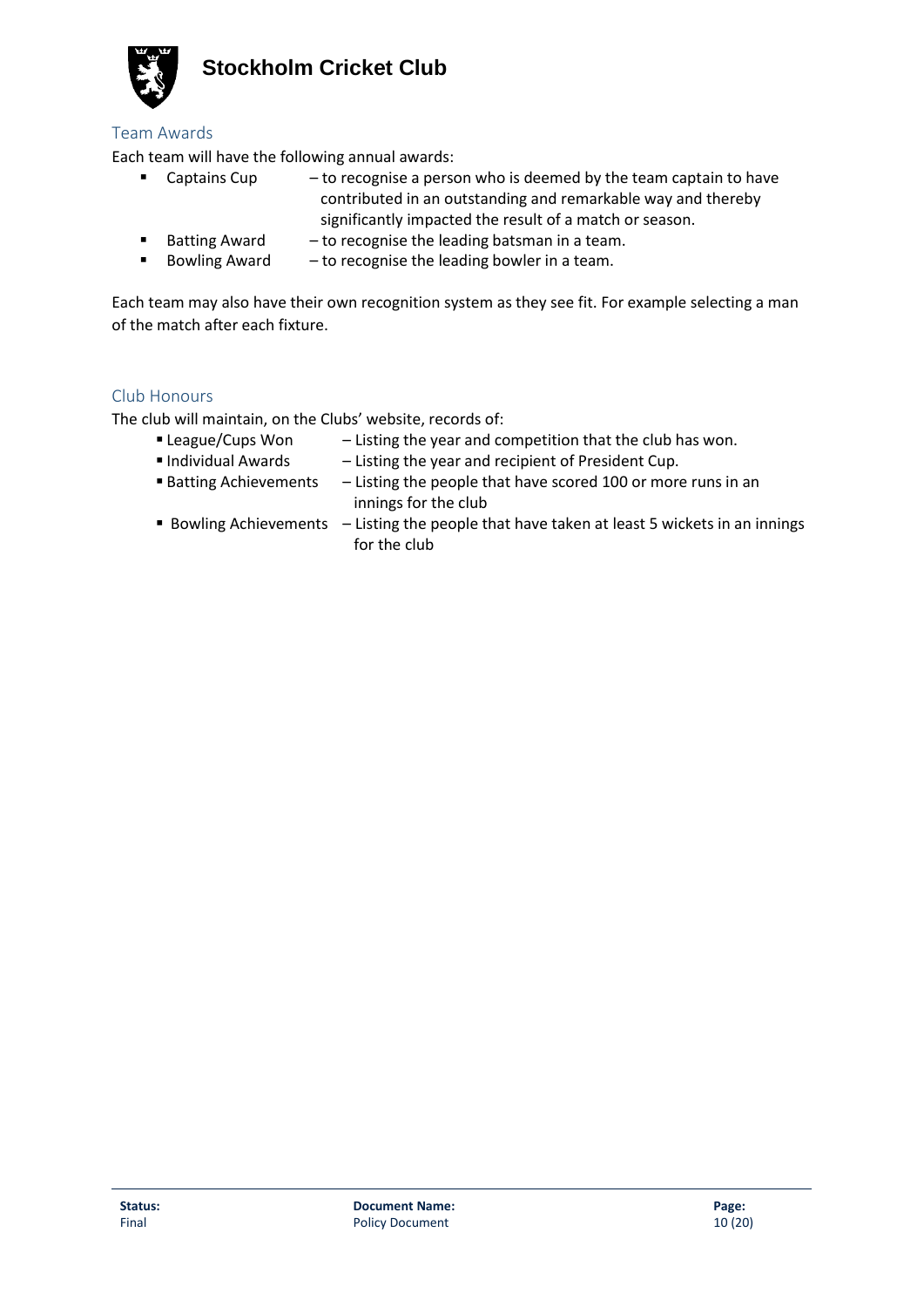

### Junior Section

### Approach to Junior Cricket

#### Key elements

The key elements of our approach to our Junior Cricket are:

- **Fun** It must be fun for children. For children to develop and want to continue being active and playing cricket all training sessions must be fun.
- **EXECT** Local We must be local and near to where children live. To encourage children to start playing cricket training sessions need to be held in an area close to where they live.
- **Youngst First** We must introduce sport to the youngest first. We should focus on the youngest age segment first, and slowly expand through to other age segments.
- **EXECT A MEET A MEET A MEET A MEET A CONCOCCITED A MEET A COMET A COMET A COME TO COME TO COME TO COME TO COME TO COME TO COME TO COME TO COME TO COME TO COME TO COME TO COME TO COME TO COME TO COME TO COME TO COME TO COME** first and not wait for them. We will follow the idea of "built it and they will come", in that we need to have somewhere for children to come prior to attracting them to the sport.
- **Skilled Coaches** We must develop our coaches and trainers so they can help children reach their goals. Having coaches that can work well with children and that are knowledgeable on cricket skills is a key to success, we need to develop our coaches so they have the required skills.

#### Structure and Development Program

With the Junior Section w ewill fllow the national pathway from the Swedish Cricket Federation. Within the club, all Junior coaches will be aligned on the learning objectives at each level.

Based on the growth of the Junior section, teams will be divided into age group based teams – U8, U10, U13, U15, U17 and U19. Players will be assigned to a team based on the age category of the player, players cannot move freely between teams. Coaches may recommend that some people play or train in higher level teams.

#### Participants

There are 3 groups of people who are participants in our Junior Section; the Players, the Leaders, and the Parents. Without these three groups working together and aligned to the values of the Stockholm Cricket Club the Junior Section will not be successful.

#### Teams

#### Team Organisation

Within the club each team operates with a large degree day to day of independence.

The team management are responsible to maintain:

- Group membership register in SportAdmin
- Updating website content, including news items
- Activities in the team calendar
- Registering attendance at training and matches in SportAdmin (narvaro rapportering)
- Review payment of membership and activities fees by team members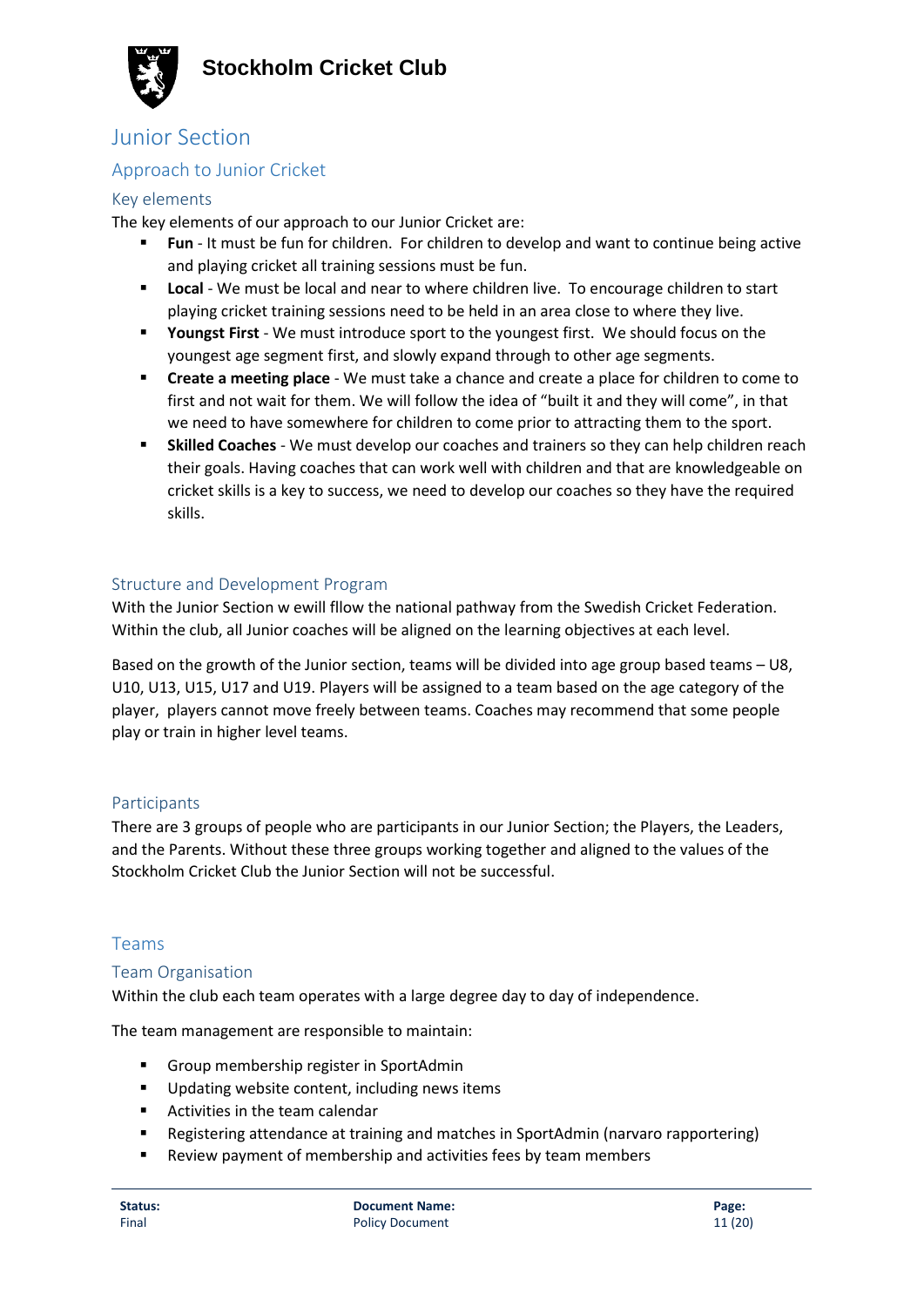

- Team budget (for non-club expenses and income) and input into section budgeting processes
- Discipline and adherence to the ethics and behavioural standards of the club

The club admin (or Junior Coordinator) will assist the teams with:

- Provisioning of equipment required by teams
- Commercial and financial management
- Management of club membership registers

#### Team Leadership

The following leadership roles, which maybe combined and fulfilled by one person, are recommended for each team:

- Coach Responsible for the training.
- Team Manager → Responsible for the general management of the team, including and communication to the club, participants and the opposition teams.
- Team Cashier  **Responsible for the financial management of the team.**
- Equipment Manager Responsible for the management of the equipment provided to the team by the club.

#### Team Page

Each team will have their own 'Team Page' on the club website. This is a mini-website under the main structure of the club this will be maintained by the team manager. At a minimum it will contain the following pages:

- News (including Match Reports)
- **■** Team/Squad list
- Team Calendar
- Fixtures and results
- Team Honours Board
- Team Rules

#### Players

The players are the reason for the Junior Section. It is the belief of the Stockholm Cricket Club that participation of children in cricket provides not only the reward of being active but also teaches a lifelong lesson in fair-play through the spirt of cricket.

#### Club Membership

Anyone and everyone is welcome to play for the Stockholm Cricket Club. However, in order to be eligible to play for a team you must be a fully paid and registered club member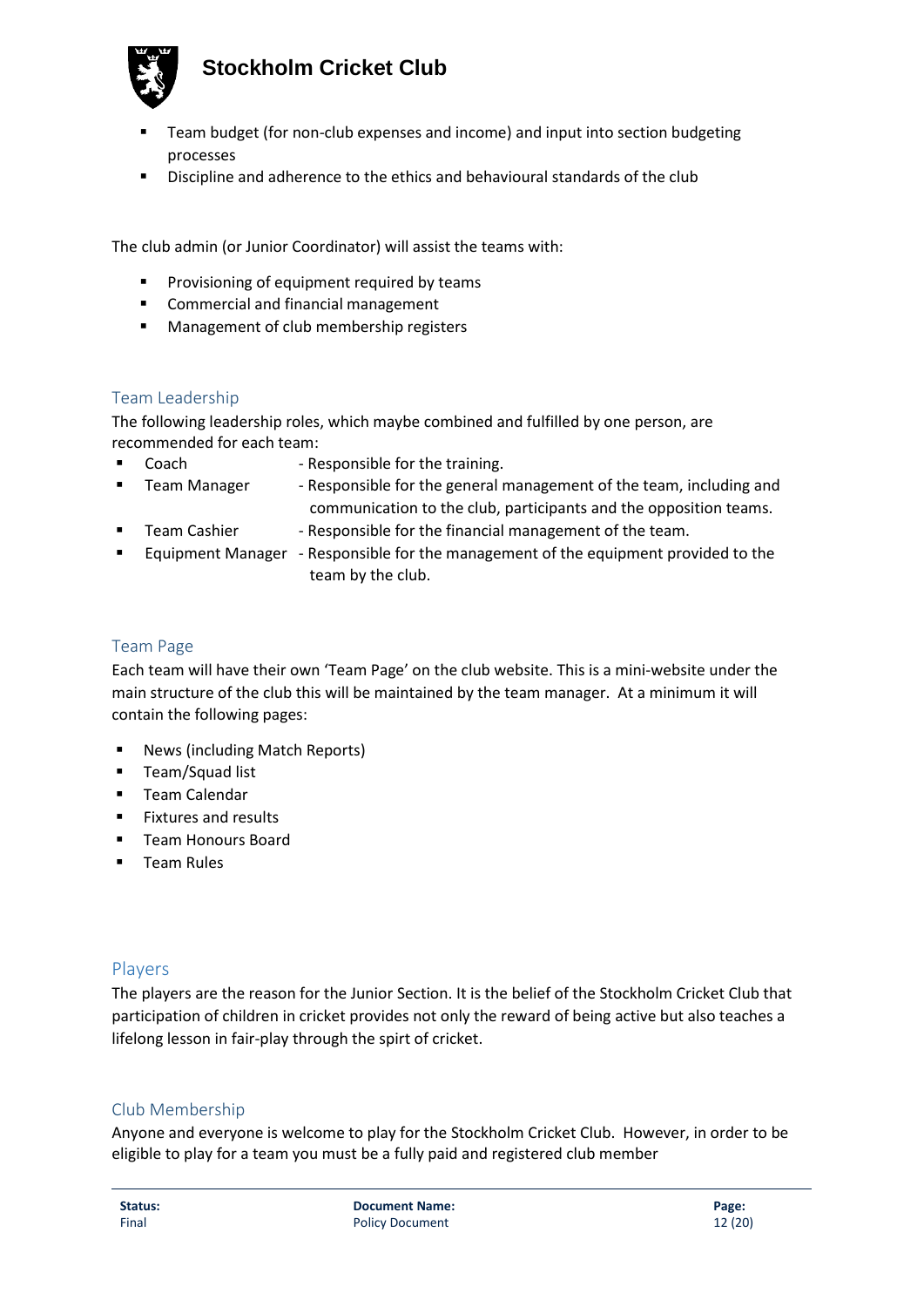

At anytime you can ask to be removed from the Club's membership register.

#### The Club Spirit

It is expected that all players will confirm to the ethics and code of conduct of the Stockholm Cricket Club on and off the field. For further details see the section "Ethics and Behaviour".

#### Uniform

It is mandatory that all players wear the Stockholm Cricket Club uniform when representing the club in matches. Players not wearing the club uniform shall not be selected by captains and/or coaches, nor shall they take the field.

#### Leaders

#### Leader Ethics

Our leaders, including coaches, are leaders of children. As such our leaders shall instil a belief in team work, mate-ship or camaraderie, and give children a positive view of all people. They should have a goal that our club provides players a broad and good knowledge of cricket's basic skills and techniques and not solely focus on table placement and results first.

To live up to this, it is important that all leaders:

- Have a positive approach to coaching and motivating their players during training and matches
- Create a positive relationship with the opposition and umpires
- Follow the Junior development plan and team selection principals for junior cricket
- Let players have different roles so they have a multi-dimensional development
- Be prepared to release players to other teams or development programs to allow those players to further develop their talent
- **E** Stimulate children by letting them play other sports in the "off" season, thereby improving their motor-skills

#### Leader Recruitment

Leaders in Junior cricket, whether coaches or other roles supporting the team, often come from current and former player or parents. All leaders within the Stockholm Cricket Club are volunteers, giving their time for free. Their motivation may be a desire to give something back to the game, grow personally or help their own family.

Coaches and leaders of team should talk to parents of children participating in one of our cricket programs. Informing them the need for help in our program, plus the voluntary nature of people that are involved.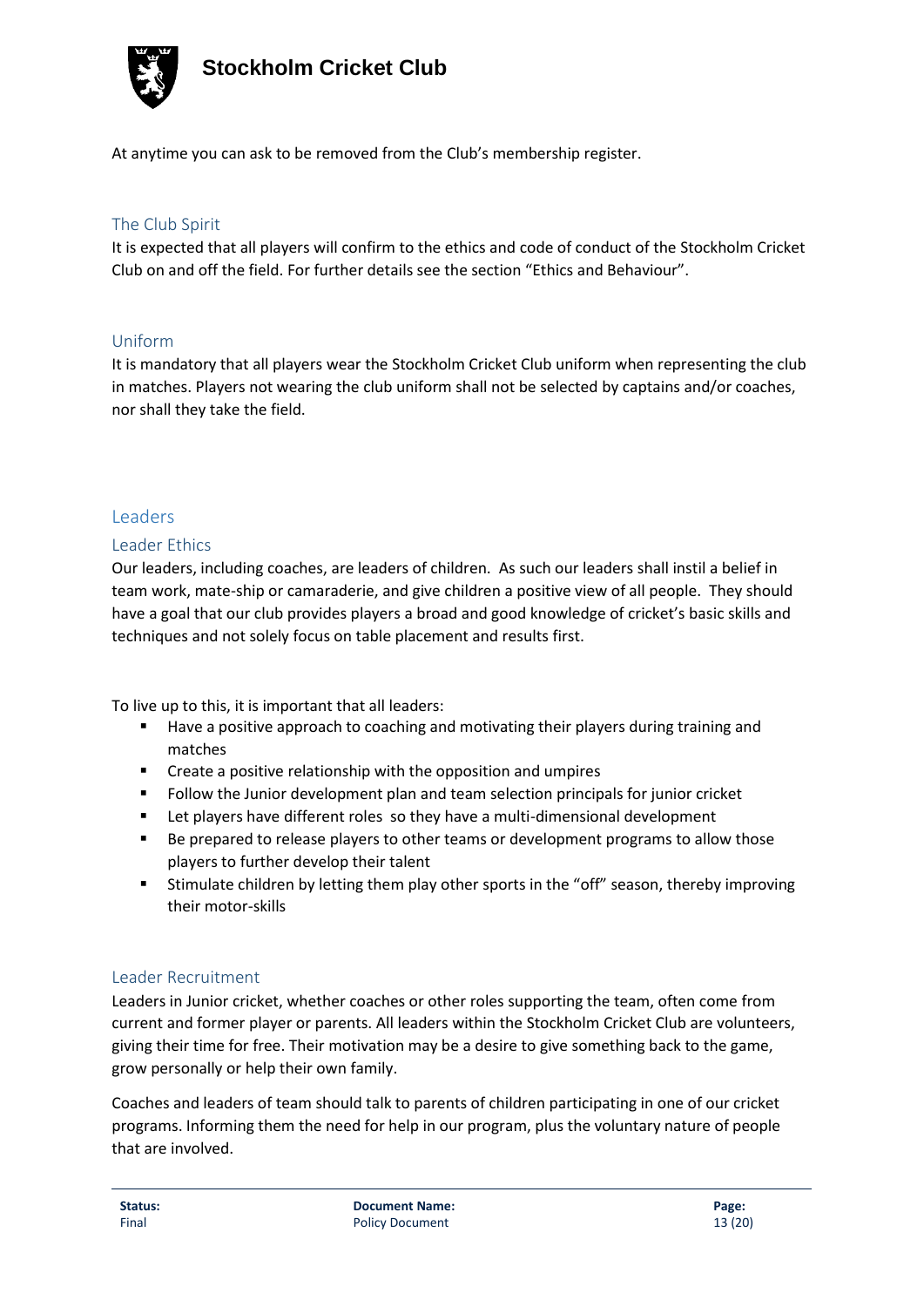

Current and formal players can be canvased as to their interest in helping with the Junior program. In time older children, who are motivated, can be encouraged to help in training sessions with younger children, to bridge the age gap and help their own personal development.

#### Leader Education

In the Junior Cricket program it is critical that the coaches and trainers for youth team have the right skills to enable children to realise their goals, therefore coaches must also have a development program to bring their skills up to minimum levels. Areas to cover include cricketing skills, working with youth and health

The club shall work with SISU to provide general education to coaches in respect to the training needs of youth, and the SCF to improve the technical development of youth.

#### Parents

#### Our most important Resource

Parents are our most important resource and at the same time a child's source of security providing emotional support and help overcoming challenges. Parents provide "ground services" taking children to and from training or matches, and at the same time they provide a complementary perspective by being a good role model.

The Stockholm Cricket Club needs active parents that support, take initiative and when needed backup coaches.

#### Parental Ethics

Parents also need guidelines on how they best can support their children, some we believe in are:

- Ensure your child comes to training in good time
- Follow your child to training as often as possible
- **EXECT LET THE COACHES HAVE RESPONSIBILITY for your child during training and matches. Your** involvement can be confusing for your child.
- Receive information for the Club and Team in the form of email or attending meetings or the club website
- Let your child have fun
- Motivate in a positive manner, similarly, provide constructive criticism
- Ask if the match was fun and exciting, not just after the result
- Remember that it is your child who plays cricket, not you.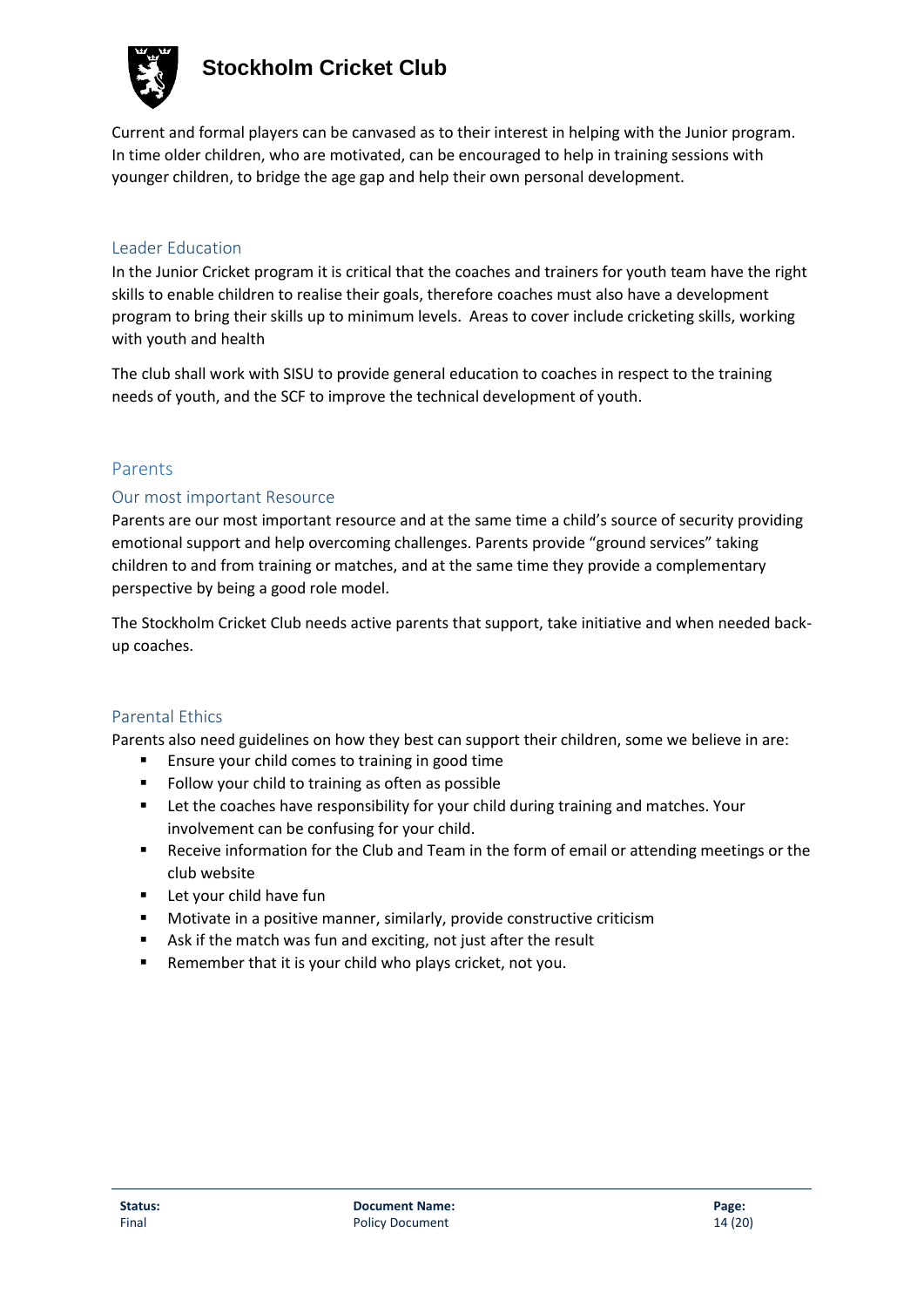

### Veterans Section

#### Structure

The Veterans Section within the club aims to keep people active and involved throughout their whole life. Club members over the age of 40 are eligible to play for our veteran team – Old Boys.

#### Old Boys Team

#### Team Organisation

The Old Boys team is managed by "Match Managers", who take responsibility to arrange ad hoc fixtures for the team during a season.

The match managers are responsible to maintain:

- Group membership register in SportAdmin
- Updating website content, including news items
- Activities in the team calendar
- Registering attendance at training and matches in SportAdmin (narvaro rapportering)
- Review payment of membership and activities fees by team members
- Team finances (for match day expenses) and input in the Veterans section budget
- Discipline and adherence to the ethics and behavioural standards of the club

The club admin (or Veterans Coordinator) will assist the teams with:

- Provisioning of equipment required by teams
- Commercial and financial management
- Management of club membership registers

#### Team Finances

The Old Boys team will not have a yearly activity fee, rather given the ad hoc nature of fixtures players will pay the match manager a match fee per match played. The Match Manager will be invoiced by the club a fee per match to cover ground rental and maintenance of the team kit. The amount will be determined in the annual budget for the tram.

#### Team Page

Each team will have their own 'Team Page' on the club website. This is a mini-website under the main structure of the club this will be maintained by the team manager. At a minimum it will contain the following pages:

- News (including Match Reports)
- Team/Squad list
- **Team Calendar**
- Fixtures and results
- Team Honours Board
- Team Rules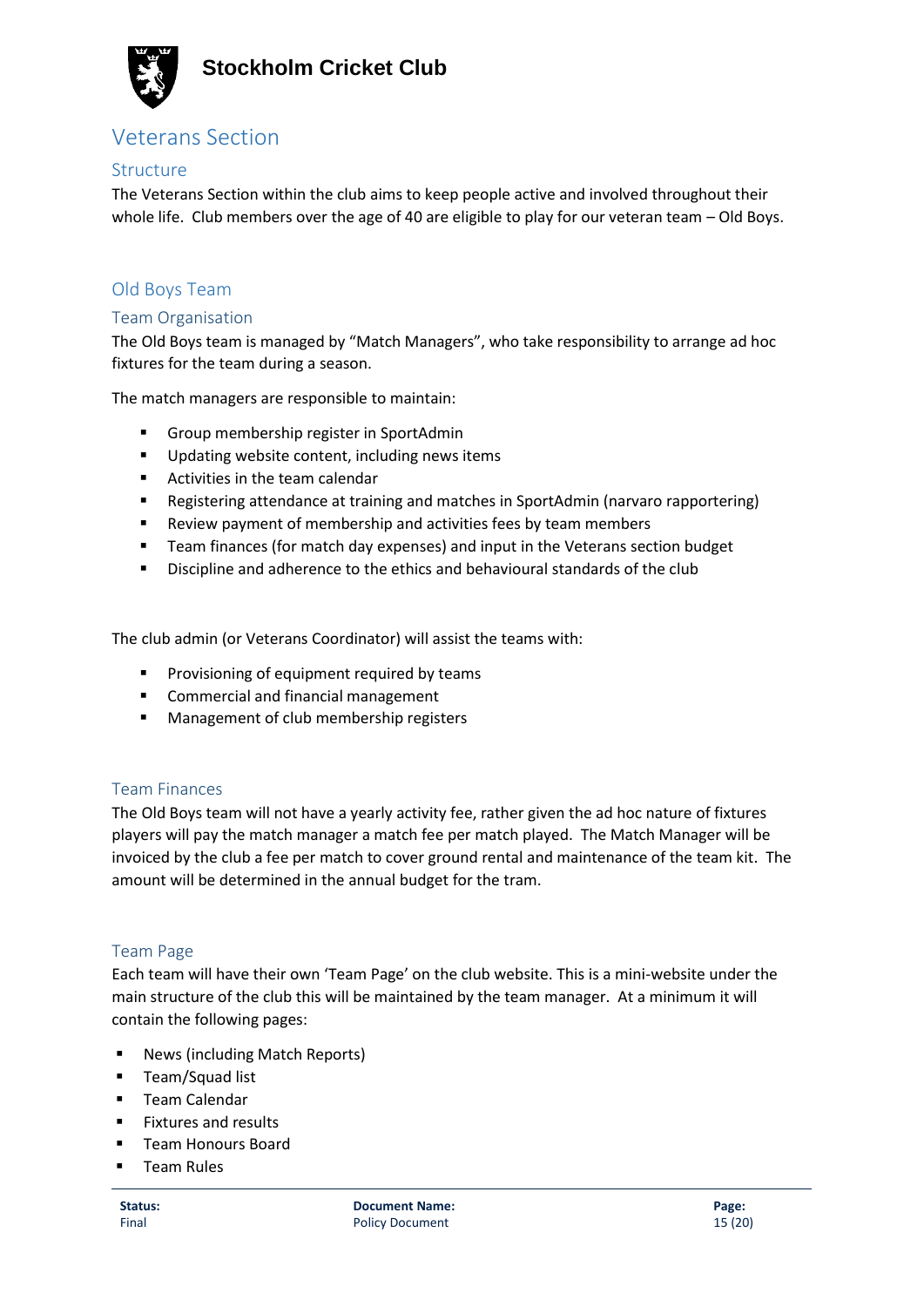

#### Team Rules

Each team will have it's own set of rules governing the expectations and desired behaviour of members in each team. The team and the team management should determine these rules prior prior to the start of the season.

### Players

#### Club Membership

Anyone and everyone is welcome to play for the Stockholm Cricket Club. You can play for only one game or many. However, in order to be eligible to play for a team you must be a fully paid and registered club member

At any time you can ask to be removed from the Club's membership register.

#### Umpiring Duties

In some competitions there may be compulsory umpiring duties associated with a team's participation. It is expected that when required all players stand up and fulfil umpiring duties when assigned to them.

#### The Club Spirit

It is expected that all players will confirm to the ethics and code of conduct of the Stockholm Cricket Club. For further details see the section "Ethics and Behaviour".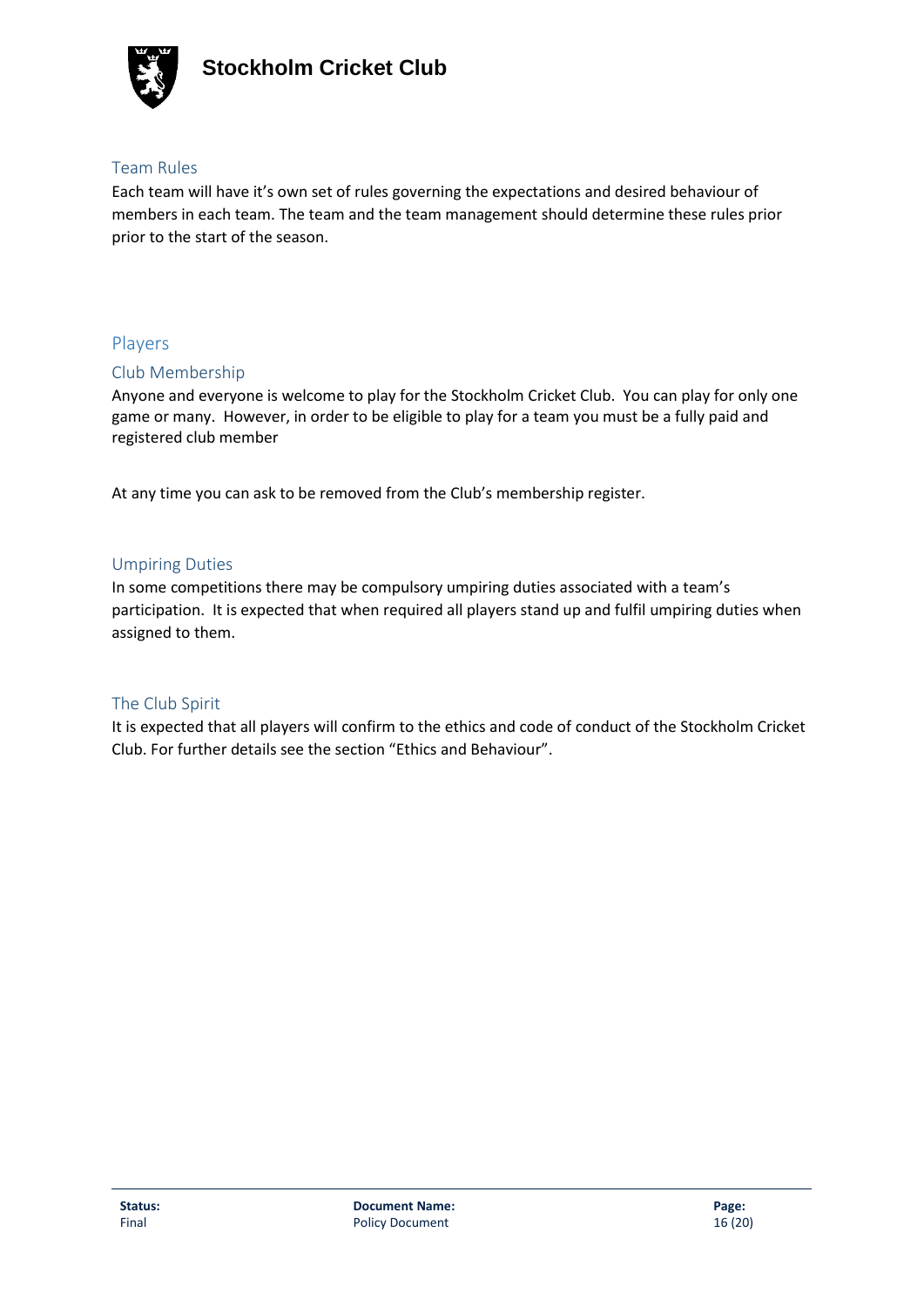

# ParaCricket Section

#### Structure

The ParaCricket section aims to let people with physical or learning impairments participate in cricket. Within the Club there is one ParaCricket team.

#### ParaCricket Team

#### Team Organisation

Within the club each team operates with a large degree day to day of independence.

The team managers are responsible to maintain:

- Group membership register in SportAdmin
- Updating website content, including news items
- Activities in the team calendar
- Registering attendance at training and matches in SportAdmin (narvaro rapportering)
- Review payment of membership and activities fees by team members
- Team budget (for non-club expenses and income) and input into the ParaCricket section budgeting process
- Discipline and adherence to the ethics and behavioural standards of the club

The club admin (or Junior Coordinator) will assist the teams with:

- Provisioning of equipment required by teams
- Commercial and financial management
- Management of club membership registers

#### Team Leadership

The following leadership roles, which maybe combined and fulfilled by one person, are recommended for each team:

- Captain **Figure 2.5** Responsible for management of the team on the field.
- Coach Responsible for the training.
- Team Manager → Responsible for the general management of the team, including and communication to the club, participants and the opposition teams.
- 
- Team Cashier Responsible for the financial management of the team.
- **■** Equipment Manager Responsible for the management of the equipment provided to the team by the club.

#### Team Page

Each team will have their own 'Team Page' on the club website, under <http://www.stockholmcricket.se/TheTeams/> . This is a mini-website under the main structure of the club this will be maintained by the team manager. At a minimum it will contain the following pages:

■ News (including Match Reports)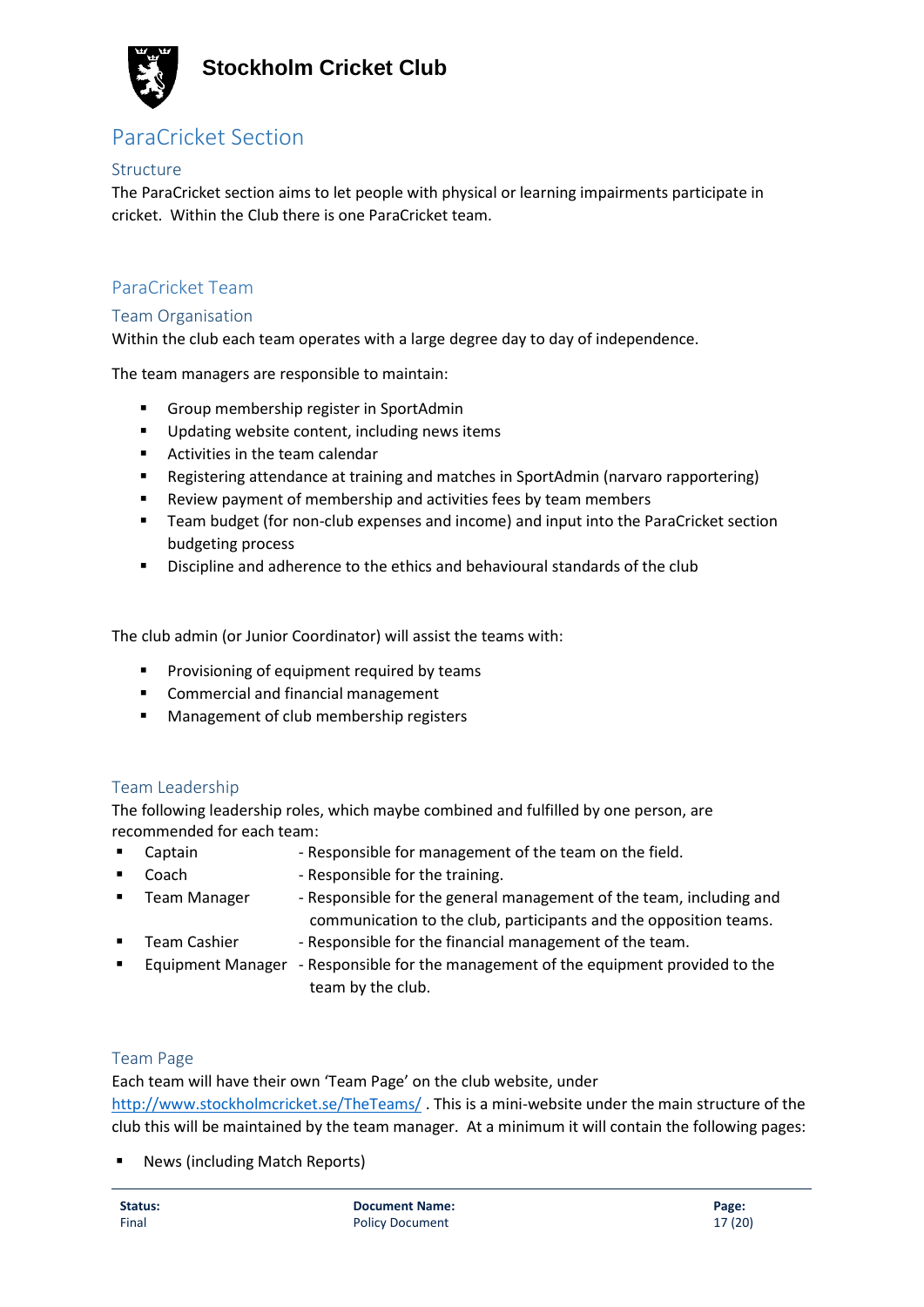

- Team/Squad list
- Team Calendar
- Fixtures and results
- Team Honours Board
- Team Rules

#### Players

#### Minimum Requirements

So, we can run our ParaCricket team we are focusing initially on people that are:

- at least 7 years old
- able to walk

#### Assistants

If a player requires an assistant, it is the responsibility of player or parent of the player to provide one.

#### Club Membership

Anyone and everyone is welcome to play for the Stockholm Cricket Club. However, in order to be eligible to play for the ParaCricket team you must be a fully paid and registered club member

At any time you can ask to be removed from the Club's membership register.

#### The Club Spirit

It is expected that all players will confirm to the ethics and code of conduct of the Stockholm Cricket Club on and off the field. For further details see the section "Ethics and Behaviour".

#### Leaders

#### Leader Ethics

Our leaders shall instil a belief in team work, mate-ship or camaraderie, and give players a positive view of all people. They should have a goal that our club provides players a broad and good knowledge of cricket's basic skills and techniques and not solely focus on table placement and results first.

To live up to this, it is important that all ParaCricket leaders:

- Have a positive approach to coaching and motivating their players during training and matches
- Let players have different roles so they have a multi-dimensional development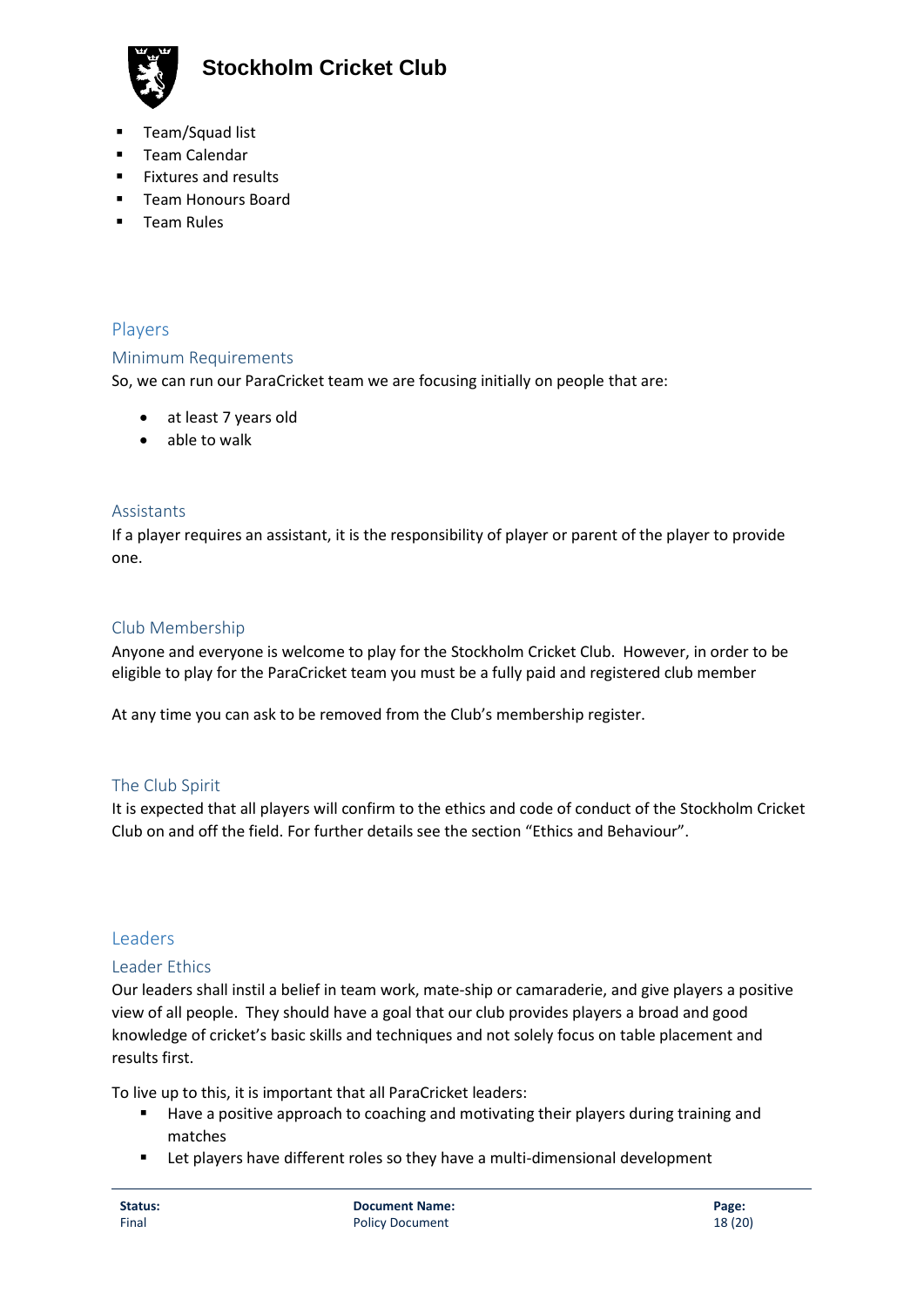

- Create a positive relationship with the opposition and umpires
- Be prepared to release players to other teams or development programs to allow those players to further develop their talent

#### Leader Recruitment

Leaders in cricket, whether coaches or other roles supporting the team, often come from current and former player or parents. All leaders within the Stockholm Cricket Club are volunteers, giving their time for free. Their motivation may be a desire to give something back to the game, grow personally or help their own family.

Coaches and leaders of team should talk to parents of people participating in our cricket programs. Informing them the need for help in our program, plus the voluntary nature of people that are involved.

Current and formal players can be canvased as to their interest in helping with the ParaCricket program.

#### Leader Education

In the ParaCricket Section it is critical that the coaches and trainers for the team have the right skills to enable people to realise their goals, therefore coaches must also have a development program to bring their skills up to minimum levels. Areas to cover include cricketing skills, working with impairments and health

The club shall work with SISU to provide general education to coaches in respect to the training needs of people with impairments, and the SCF to improve the technical development of cricketing skills.